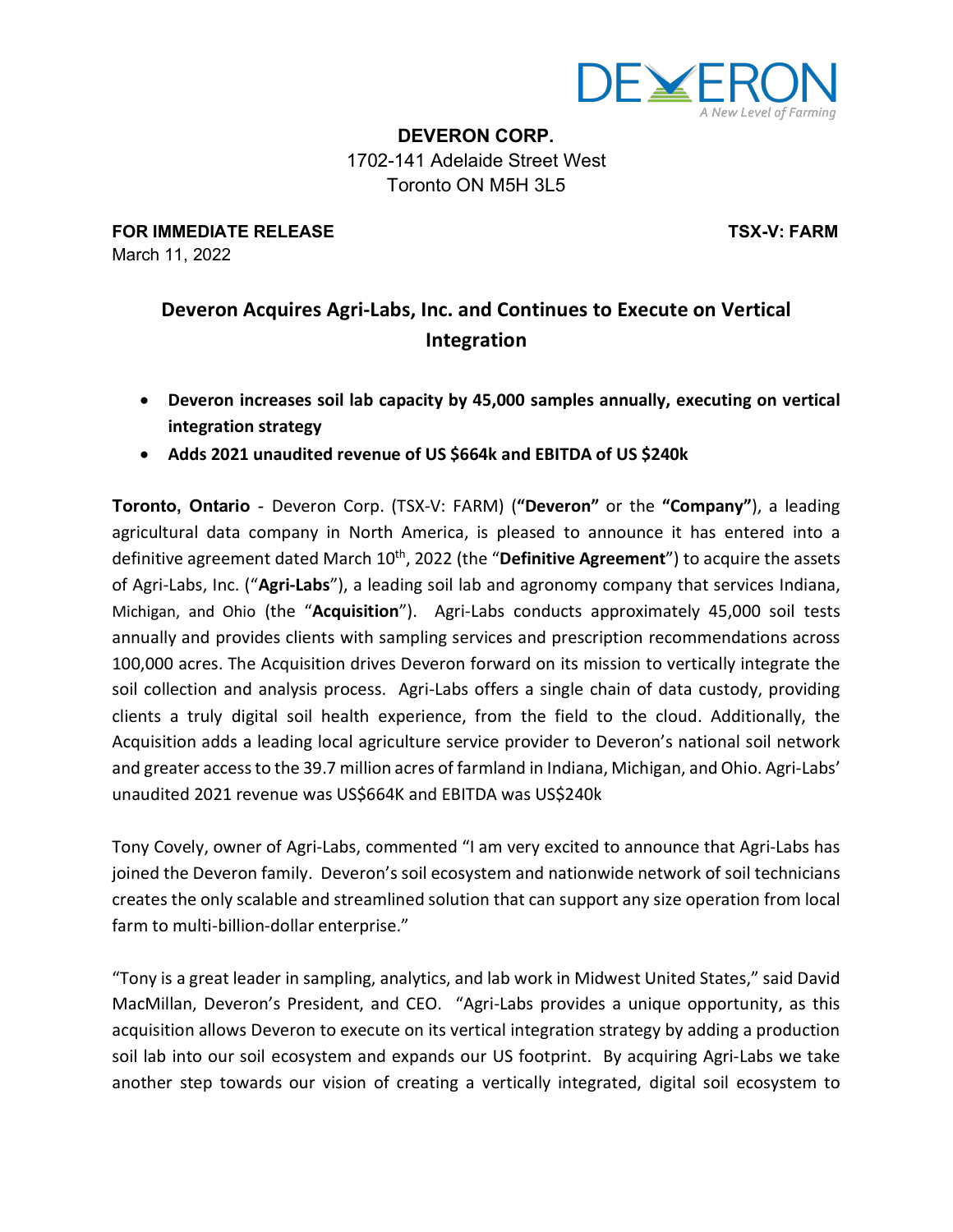

provide a streamlined and scalable solution to all our clients, from the local farmer to the international agricultural enterprise."

As consideration for the Acquisition, Deveron has agreed to: (i) pay Agri-Labs an initial cash payment of US\$420,000 upon signing of the Definitive Agreement and US\$210,000 on each of the first two anniversaries of the signing of the Definitive Agreement; and (ii) issue such number of common shares in the capital of the Company (the "**Common Shares**") equal to US\$180,000 at a price of \$0.61 per Common Share upon receipt of the approval of the TSX Venture Exchange (the "**TSXV**") and an additional number of Common Shares equal to US\$90,000 at a price of \$0.61 per Common Share on each of the first two anniversaries of the signing of the Definitive Agreement.

The completion of the transaction remains subject to all regulatory and other approvals, including the approval of the TSX Venture Exchange.

**About Agri-Labs:** Agri-Labs Inc is a digital independent consulting company for the agricultural industry that provides fertility recommendations and other ag related services to individual growers and fertilizer dealers in Indiana, Michigan, and Ohio. The laboratory processes around 45,000 soil samples per year.

**About Deveron:** Deveron is an agriculture technology company that uses data and insights to help farmers and large agriculture enterprises increase yields, reduce costs and improve farm outcomes. The company employs a digital process that leverages data collected on farms across North America to drive unbiased interpretation of production decisions, ultimately recommending how to optimize input use. Our team of agronomists and data scientists build products that recommend ways to better manage fertilizer, seed, fungicide, and other farm inputs. Additionally, we have a national network of data technicians that are deployed to collect various types of farm data, from soil to drone. Our geographic focus is the US and Canada where *1 billion acres are actively farmed annually.*

For more information, please visit www.deveron.com.

David MacMillan President & CEO Deveron Corp. dmacmillan@deveron.com

"Neither TSX Venture Exchange nor its Regulation Services Provider (as that term is defined in policies of the TSX *Venture Exchange) accepts responsibility for the adequacy or accuracy of this release."*

*This news release includes certain "forward-looking statements" within the meaning of that phrase under Canadian* securities laws. Without limitation, statements regarding future plans and objectives of the Company are forward looking *statements that involve various degrees of risk. Forward-looking statements reflect management's current views with* respect to possible future events and conditions and, by their nature, are based on management's beliefs and assumptions and subject to known and unknown risks and uncertainties, both general and specific to the Company.